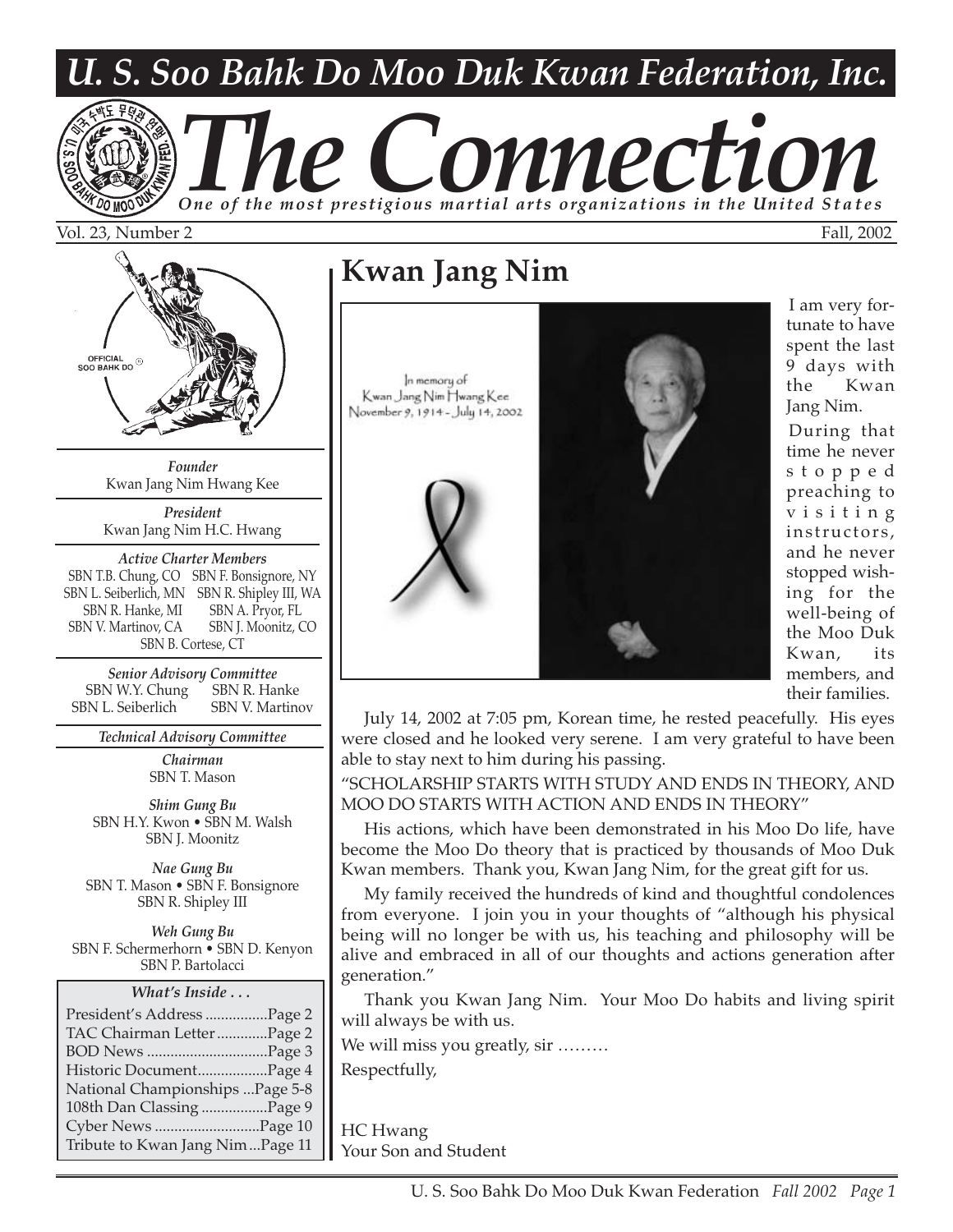# *President's Address*

Dear Members,

On behalf of the Moo Duk Kwan and my family, I would like to take this opportunity to express our sincere gratitude for your thoughtfulness and support during our difficult time.

I am very thankful and honored to be accepted by you as your new Kwan Jang Nim in that role for the Moo Duk Kwan.

As you all expressed to me, our founder Hwang Kee Kwan Jang Nim's teaching will live and continue to be practiced in all our actions and will be passed on to our students.

Hwang Kee Kwan Jang Nim has taught Soo Bahk Do Moo Duk Kwan as a Moo Do system. Moo Do brought us together. We are a Moo Do organization. When Moo Do is strong, our gathering will be strong.

During my presidency, it is the highest responsibility for me to uphold the Moo Do standards of our organization and ensure its application in all our practices. Please join me in carrying on this important mission.

I am looking forward to your continual support and guidance in the future.

The Technical Advisory Committee met with me on August 4, 2002 at 9:00 AM at the Sheraton Meadowlands Hotel in New Jersey. During that

meeting, Ted Mason Sa Bom Nim was appointed as the Chairperson of the Technical Advisory

Committee for a three-year term in order to fill the vacant position resulting from recent changes.

In the meantime, the TAC and the Board will look closely into the revisions of the Charter and By-laws that will best serve the current and future needs of the Federation.

Please note that all technical and administrative procedures will be the same as you have previously been instructed until further specific notice is sent to you from the Federation.

I am looking forward to carrying on Hwang Kee Kwan Jang Nim's mission with you.

Yours in Moo Duk Kwan,

fourthwares

H.C. Hwang, President U.S. Soo Bahk Do Moo Duk Kwan Federation

### **A Letter From the TAC Chairman**

#### Dear Members,

I hope this letter finds you in the best of health and spirits.

We are all saddened by the loss of the founder of our Art, Kwan Jang Nim Hwang Kee. Our future is bright because of the ideals that he has taught us through the years.

As the newly appointed T.A.C. Chairman, I would like to pledge my support of our new President, Kwan Jang Nim H.C. Hwang.

With the new administration there will be some changes in our procedures. The renewal process for Kyo Sa and Sa Bom Certification will be discontinued. The original purpose of that

program was to ensure the highest quality of instruction through the continuing education of Kyo Sas and Sa Boms. Other TAC programs have since been created that now give instructors the opportunity to develop their skills. All other procedures and programs will continue as before until further notice. Thank you.

Yours in Moo Duk Kwan,

Ted Mason, Chairman Technical Advisory Committee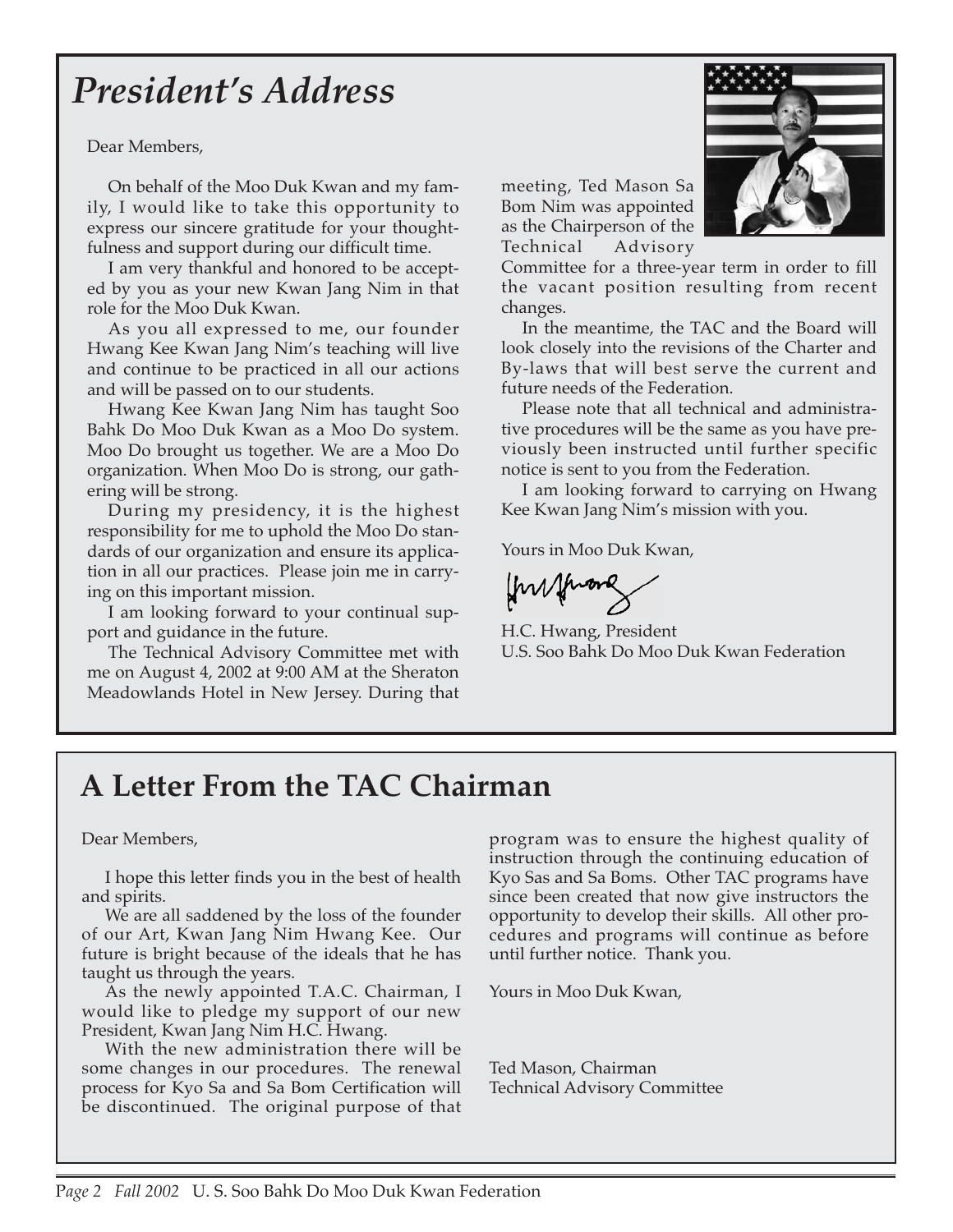### *Board of Directors and Headquarters News*

#### *Federation Headquarters* P.O. Box 154 Springfield, NJ 07081

(973) 467-3971 • 1 (888) SOO-BAHK USSooBahkDo@Hotmail.com

#### *2002 Board of Directors*

#### *Appointed Members*

Sa Bom Nim F. Bonsignore (718) 894-0985 Sa Bom Nim M. Walsh (570) 343-7033 Sa Bom Nim J. Johnson (619) 778-4580 Sa Bom Nim D. Kenyon (858) 483-3330 Sa Bom Nim P. Bartolacci (678) 537-0090

#### *Officers and Elected Members*

Sa Bom L. Schumacher, Chairman - Region 8 (970) 925-5636 schu@sopris.net Sa Bom C. McCauley, Vice Chairman - Region 10 (360) 466-2221 sbdmccauley.cg@verizon.net Sa Bom J. Donnelly, Secretary - Region 3 (757) 482-9259 donnellyJR@aol.com Sa Bom R. Diehl, Treasurer - Region 7 (763) 512-0670 rtd28977@aol.com

Sa Bom J. Sudak - Region 1 jrodysu@aol.com Sa Bom D. Segarra - Region 2 (516) 239-6608 ds26347@aol.com Kyo Sa L. Dykes - Region 4 (770) 707-1506 lhd28003@earthlink.net Sa Bom L. Kozak - Region 5 (216) 221-2667 lisakozak@msn.com Sa Bom G. Riggs - Region 6 (903) 693-5144 Sa Bom F. Messersmith - Region 9 (310) 533-6058 fmessersmith@socal.rr.com

*Current Regional Examiners*  SBN J. Harwood - Region 1 SBN W. Johns & SBN W. Ginyard - Region 2 SBN G. Brown - Region 3 SBN Pryor & SBN Diaz - Region 4 SBN Bennett & SBN Kachevas - Region 5 SBN Poole & SBN Wilbourn - Region 6 SBN Nelson & SBN Kelly - Region 7 SBN Whitcomb & SBN Griggs - Region 8 SBN Messersmith - Region 9 SBN Shipley IV - Region 10

#### **From the Chairman**

#### Dear Members:

Kwan Jang Nim Hwang Kee passed away on July 14, 2002 at 7:05 pm, Korean time. This is a sad and significant time for all members of the Moo Duk Kwan family. It is an occasion to reflect upon the impact that one



person can have throughout the world. Hwang Kee Kwan Jang Nim's vision, Mission 2000, has touched all corners of the globe. The Kwan Jang Nim affected each of us directly and his legacy and teachings endure. This is a time to reflect upon his life and how his experiences influenced his scholarship and teaching. As long as the Moo Duk Kwan family continues to live and teach Soo Bahk Do and Mission 2000, the Founder lives on. Hwang Kee Kwan Jang Nim is not gone; he lives on in every Soo Bahk Do Moo Duk Kwan practitioner.

On Thursday, August 1, 2002, in accordance with the Charter of the United States Soo Bahk Do Moo Duk Kwan Federation, Inc., Walsh Sa Bom Nim, representing the Technical Advisory Committee, H.C. Hwang Sa Bom Nim, and I, representing the Board of Directors, went to the First Union Bank where our Founder had placed in a safe deposit box a document naming his successor. Walsh Sa Bom Nim and I were privileged to witness the opening and reading of the document naming Hwang Sa Bom Nim as Hwang Kee Kwan Jang Nim's successor. This was immediately communicated to both the TAC and the Board. During the National Championships, the TAC representative, Chung Sa Bom Nim, read a statement from the Korean Soo Bahk Do Association, Moo Duk Kwan, confirming H.C. Hwang Sa Bom Nim as the Kwan Jang Nim's successor in that organization. On behalf of the United States organization, I confirmed his succession as well.

This orderly succession reflects on our Founder's legacy. As many of you are aware, upon the death of a founder, many martial arts organizations dissolve as no method of recognized and orderly succession has been put in place. The method chosen by Hwang Kee Kwan Jang Nim provides a legitimate successor appointed by the Founder in his own handwriting and confirmed by our Charter. This allows the strong continuation as a Moo Do organization and allows all practitioners to continue what the Founder began.

The continuation of the Moo Duk Kwan necessarily requires Board support of the T.A.C. via active Board Director participation. I have heard the question raised on a number of occasions: What does the Board do? Most recently, the Board has voted to put the Board Director attendance and also the approved minutes of each Board meeting online at the U.S. Federation website. This will help all members to evaluate their representatives' commitments and the effectiveness of their representation of their regions and to see more clearly what the Board actually does during the course of the year.

All members in attendance at the National Championships demonstrated action philosophy by their presence at this historically significant event and I look forward to seeing all of you next year at the 2003 National Championships, July 25-27, at the Sheraton Meadowlands Hotel in New Jersey.

Yours in Moo Duk Kwan, Lee Schumacher - Chairman, Board of Directors U.S. Soo Bahk Do Moo Duk Kwan Federation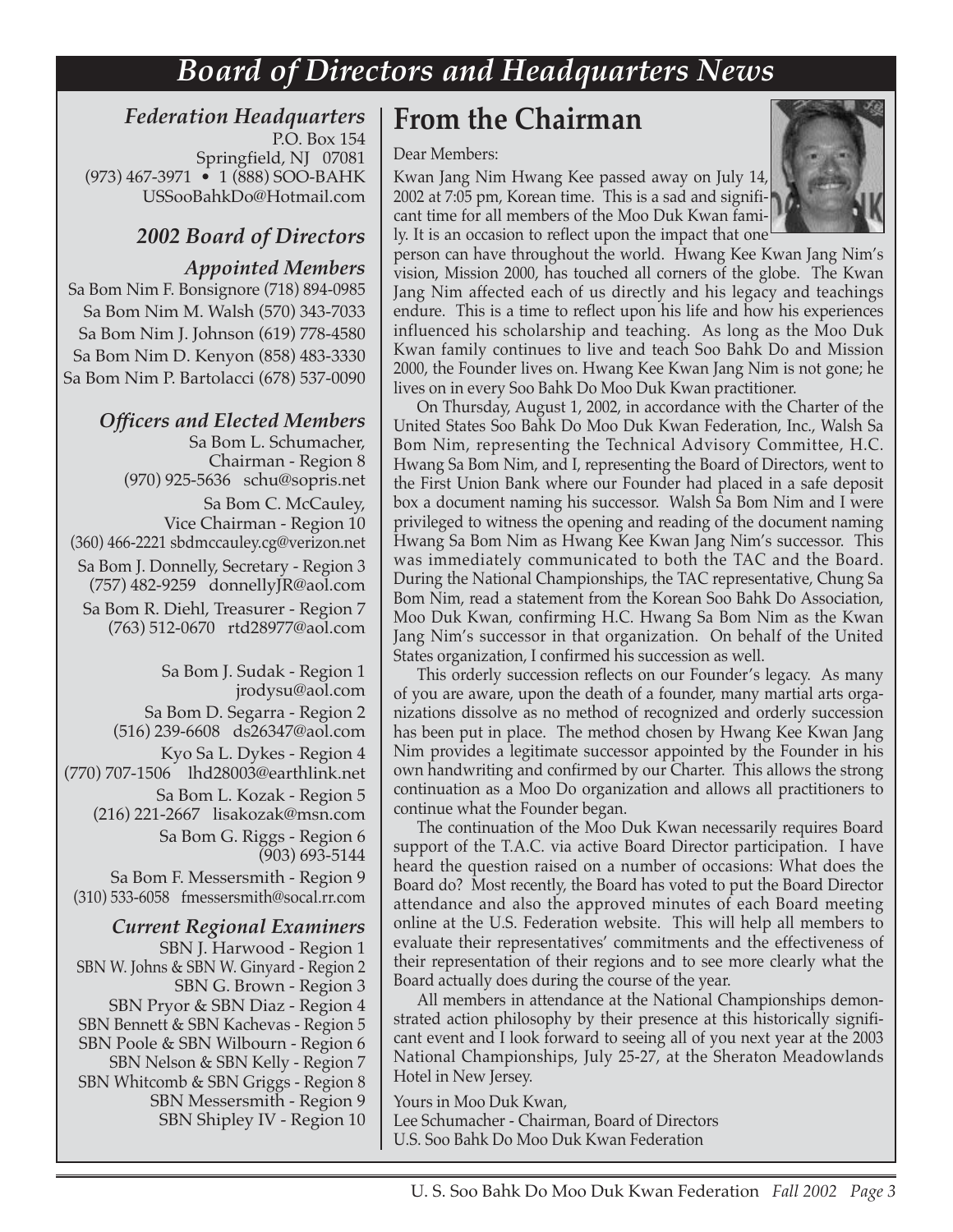# *Historic Document Names Soo Bahk Do Moo Duk Kwan Successor*

Article V of the U.S. Soo Bahk Do Moo Duk Kwan Federation Charter & By-laws contains information regarding the officers of the U.S. Federation. Section 1 of Article V names Grandmaster Hwang Kee as life-President of the U.S. Federation.

Article V, Section 2 of the charter states "only one successor shall serve at a time and shall serve in accordance with the Charter and By-laws. The Grandmaster shall name his successor and has done so in a sealed document entrusted to the Board of Directors."

This historic document, written in Korean hangul by Kwan Jang Nim Hwang Kee, is shown at right.

The memo reads across the first line "Legally/Officially Korean Soo Bahk Do Association Moo Duk Kwan," the word "successor" on the second line, and the name "Hwang Jin Mun" \* directly under that. In the bottom right corner is the date and Grandmaster Hwang Kee's name and seal.

On Saturday, August 3rd, as we stood gathered at the National Championships, listening to Sa Bom Nim Chung as he spoke, we knew we were witnessing an emotional and historic moment in our Moo Duk Kwan history.

Although our hearts felt the loss of Kwan Jang Nim Hwang Kee, the founder of our art, we were consoled by the precise way in which he provided for us and we were reassured and grateful that Sa Bom Nim Hwang was there to lead us and encourage us to "continue to keep Grandmaster's teachings alive and make our art a leading art."

As our new President, Kwan Jang Nim H.C. Hwang invited us to uphold the Grandmaster's "habit and embrace his philosophy in our actions and thoughts." He reminded us of some of the many characteristics that were created by the Grandmaster for Soo Bahk Do Moo Duk Kwan: our connection to scholarly discipline, the use of the huri, the dan bon system, the do bak trim, etc. These gifts will forever

사단법인 대한수작도회 무덕판장의  $\frac{2}{3}$  $\mathcal{A}$   $\mathcal{A}$   $\mathcal{A}$  $\left[\frac{z}{\sqrt{2}}\right]$ 1995は5程,就



be a part of our unique and extraordinary heritage. As this historic document also becomes a part of our proud history, so does our pledge of support to continue to carry out the mission of our Founder, Kwan Jang Nim Hwang Kee.

*\*Editor's note: "Jin Mun" is Sa Bom Nim H.C. Hwang's birth name.*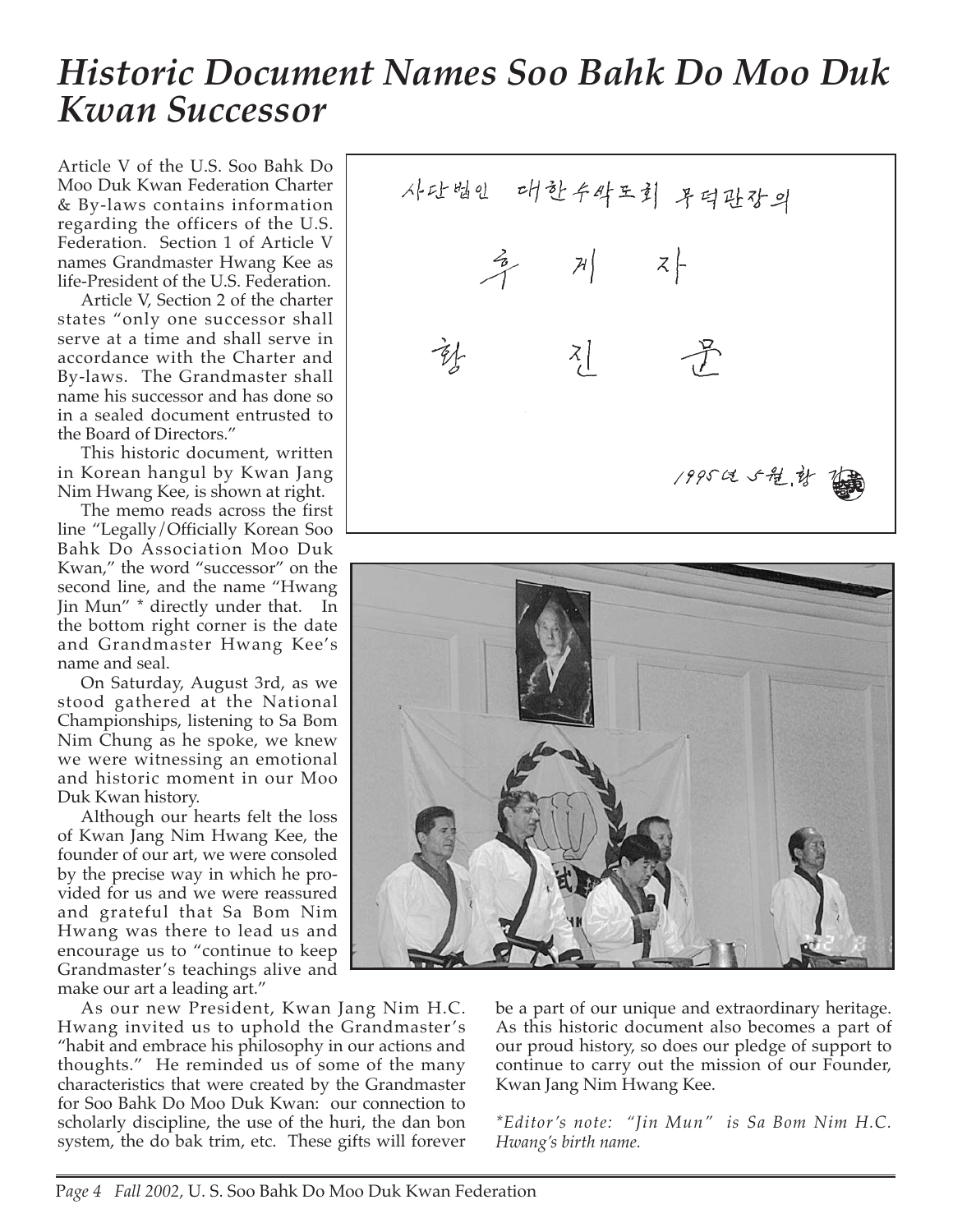# 2002 National Championships National Championships Journal

For all of our members who could not attend the Nationals this year, we will do our best to report on some of the activities of the event. Keep in mind that this brief and limited summary in words can never replace the thrill of being there and experiencing the action firsthand.

#### *Integrity Through Integration*

The activity started for us on Thursday as we lined up for the first clinic. We were excited to be able to train under the Technical Advisory Committee Chairman, Sa Bom Nim H.C. Hwang, and also to receive instruction from two other TAC Members, Sa Bom Nim Ted Mason of the Nae Gung Bu and Sa Bom Nim Jeff Moonitz of the Shim Gung Bu. For me, training under the seniors with other practitioners who have traveled from all over the country is one of the best parts of our Moo Duk Kwan gatherings.

It is said that you get out of things what you put into them, and I've learned that extending myself by attending camps and clinics has helped me improve my technique, and participating in these seminars has added a critical dimension to my knowledge and experience. I am reminded again of this quote from Kwan Jang Nim Hwang Kee: "scholarship starts with study and ends in theory, and Moo Do starts with action and ends in theory." Could this be what he meant—that reading or hearing about things is only part of the lesson—that only being there and actually putting the lesson into practice completes it?

After a moment of silence to honor the memory of Kwan Jang Nim Hwang Kee, to appreciate all we have received through his sacrifices and to realize that all of us were there because of him, we began our lesson. Sa Bom Nim

Hwang explained the theme to us so we could focus our minds during the session. He connected the "oneness through action philosophy" theme of the National Championships to the application of our physical performances by directing us to maintain the oneness and integration of our Shim Gung, Nae Gung, and Weh Gung energies throughout our techniques, from the beginning to the completion, with a special

both children obtained the short lived "pleasure" of eating the cookie, only the first child experienced the positive effects of the more profound and lasting good feeling of pride and happiness that good actions give us. How we get there is as important as where we end up. How we achieve is as important as what we achieve. When we achieve harmony of our mind and body, thought and action, through the proper process,



*Students practicing the proper Moo Do process in defensive hip motion.*

emphasis on the intermediate movements.

To help us understand the importance of the concept and its relation to our guiding Moo Do principles, Sa Bom Nim Hwang shared an analogy about two children, each eating a cookie. Although both children look the same, one child earned the cookie by practicing Soo Bahk Do, doing homework, and helping with chores while the other child stole the cookie from a younger sibling. Both children had the same thought of eating a cookie and both ended up with a cookie, but because their methods differed, the result was not the same. Although

we feel good about ourselves and that good feeling is conveyed to others.

After the explanation and demonstration, we were invited to practice the lesson through kicho repetition. Sa Bom Nim Hwang instructed us to maintain the harmony of our Shim Gung energy, the thought of our action from the mind to the dan jun, our Nae Gung energy (the thought moves from the mind and breath to the dan jun) and our Weh Gung energy (the thought moves from the mind to the huri with the body following). He encouraged us not to be

*Continued on page 6*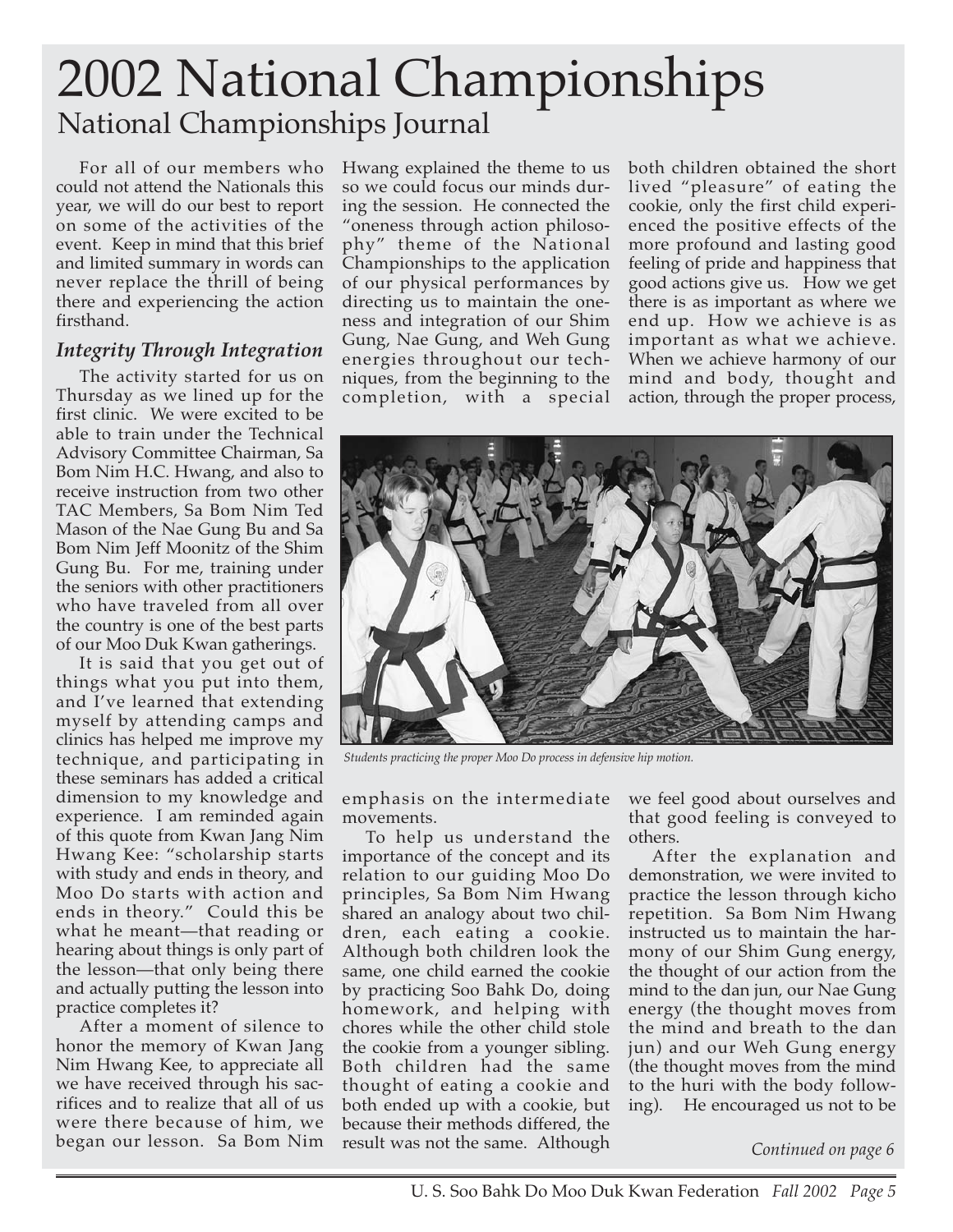# "Oneness In Our Action Philosophy"

#### **National Championships Journal**

*Continued from page 5*

satisfied with a hadan mahki that looked OK at the end but had lost the proper connection on the way. No matter what we do, when we follow the correct process from the beginning through the middle to the end, we will maintain the integrity of all our thoughts and actions, and we feel good at the finish.

The last portion of this first clinic was devoted to applying the integration concept to hyung practice. The challenge here was to keep our energy flowing freely so our hyung could be performed as a whole rather than as a series of separate moves without any connection to each other.

We were able to continue practicing with the flow of energy during Sa Bom Nim Moonitz's clinic. In his portion of the seminar we had the opportunity to add the energy of our natural surroundings into our training. We worked on the transfer of energy, giving and receiving, in 4 of the Pal Gue (8 directions). We used the Po Wahl Seh to receive and the Do

Mahl Sik to give. I couldn't wait to try it outside!

We finished the seminar with a very interesting class given by Sa Bom Nim Mason. We listened closely as he explained the theory, history, and reasons behind some of the ceremonies (such as bowing), postures, and traditions we display and the words we use. Do you know where the word "kowtow" came from? What about the "secret handshake"?

It was during this portion that we learned about the Jae Bae,  $2^{1/2}$ bows. This is a custom practiced by Koreans when a family member passes away. We were invited to join Sa Bom Nim Hwang on Saturday when he was to perform this ritual in honor of Kwan Jang Nim Hwang Kee.

The end of the seminar came too quickly for us. We would have liked to have kept training, but we had jobs to do and meetings to attend. The National Tournament was only a few hours away!

The excitement continued to build on Friday and Saturday as hundreds of dan and gup practitioners of all ages arrived from near and far. One memorable event after another unfolded as the weekend progressed. As always, the great spirit of our Founder was felt continuously throughout the entire championship. As we approached the ballroom, we saw a table that was heavily laden with hundreds of black ribbons. Throughout the weekend each one of us wore a ribbon beneath our Federation patch as a symbol of our mourning the recent loss of Kwan Jang Nim Hwang Kee.

Friday's schedule began with a slide presentation put together by Sa Bom Nim Segarra. The show consisted of numerous pictures of Kwan Jang Nim Hwang Kee set to the song "The Impossible Dream." After this touching show we moved on with Ko Dan Ja hyungs and ja yu dae ryun performances and continued with team events. One of this year's team highlights was the addition of the new junior dan team hyung division. It was



P*age 6 Fall 2002* U. S. Soo Bahk Do Moo Duk Kwan Federation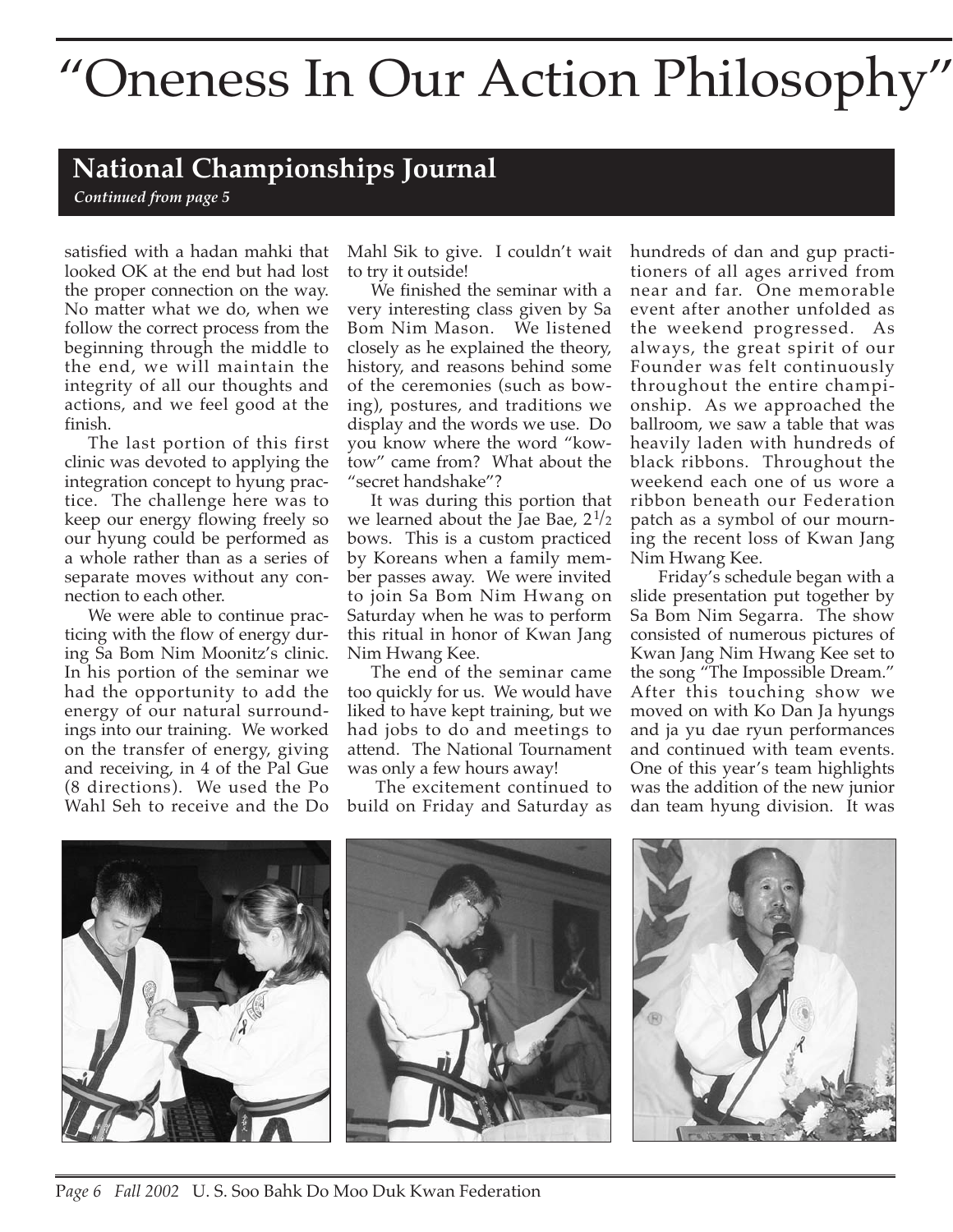# - National Championships 2002

so gratifying to watch the young dans perform and to witness their pride and confidence. Next year there will be even more to enjoy with the senior dan form teams. Anyone who holds a dan rank knows how quickly 12 months can pass, so start practicing now!

The rest of Friday afternoon was filled with dan hyung and sparring competition. After the closing ceremony everyone hurried to prepare for dinner and to meet with friends. The evening's official events ended with a "beach party."

On Saturday, more members and their families arrived for the last day's events and the gup competition. The final day of any of our national tournaments is always exciting and memorable, but this year it was truly unforgettable. We listened as our Federation seniors and leaders shared thoughts about Kwan Jang Nim Hwang Kee and we reflected on our own thoughts as we quietly watched the slide presentation organized by Master Dean Boland and Master Emily Hsu. We nodded in understanding as Sa Bom Nim Jang read a letter from the Korean Soo Bahk Do Moo Duk Kwan members. The letter expressed both the sorrow we suffered at the loss of our Moo Duk Kwan founder and the resolve we felt to continue what he started. Our Korean Soo Bahk Do Moo Duk Kwan family asked that we "not forget July 14, 2002 as the day a star fell from the sky," but they also reminded us that we must "see the great future with one Soo Bahk Do through oneness of heart." We must "remember [Kwan Jang Nim Hwang Kee's] commitment to unify all Soo Bahk Do's brothers and sisters as one." "It is Kwan Jang Nim's philosophy that Soo Bahk Do be one family."

We were all gathered together as one family that morning and we joined Sa Bom Nim Hwang in the "Jae Bae," the two and  $\frac{1}{2}$  bow ceremony, to honor Kwan Jang Nim Hwang Kee and to offer our farewell. After this solemn ceremony we listened to the

important announcements regarding the future of the Moo Duk Kwan in this country and the rest of the world. It was at this time that Sa Bom Nim H.C. Hwang was publicly confirmed as Kwan Jang Nim Hwang Kee's successor. As our new leader, Kwan Jang Nim Hwang made his emotional and sincere opening remarks. As we were thinking about how grateful we were to him for his continued willingness to sacrifice and dedicate his life to guide us through the Moo Duk Kwan philosophy, he thanked us for our trust in him. It was from this point that we moved on with the planned events of the day and the rest of our future.

The studio teams and individual presentations were fabulous and the kyok pa exhibitions were awesome! The energy was high and it never let up throughout the entire gup competition. The camaraderie and technical execution of the junior members large and small, young and old was inspiring to see. After the competition was over and we finished the closing ceremony, we had the opportunity to have our pictures taken with Kwan Jang Nim Hwang. You should have seen the line! After the photos we said our goodbyes to those who were heading home, and traded our do baks for banquet clothes.

As we mentioned, this brief summary can never fully describe an event as full and complete as the national championships. We've left so much unsaid, so many stories untold. I urge all of our members to make whatever plans necessary to attend the national tournament in 2003. It will be held again at the Sheraton Meadowlands Hotel July 29<sup>th</sup> August 4. It will be a special event next year, because it will be an international event with Soo Bahk Do practitioners coming from all over the world. Don't be satisfied just reading about it, be a part of it!

C. Minichino







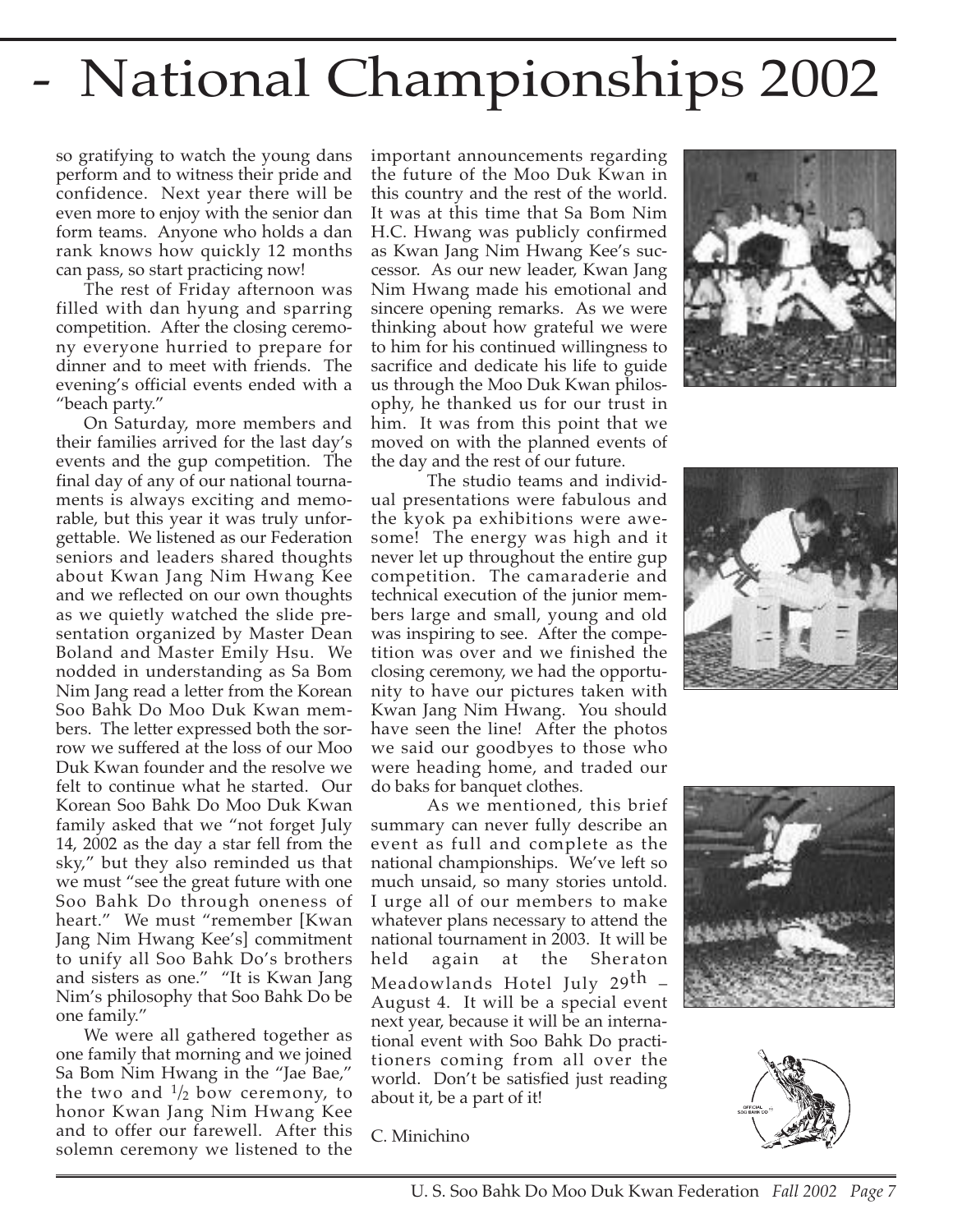# 2002 Nationals Photo Album



P*age 8 Fall 2002* U. S. Soo Bahk Do Moo Duk Kwan Federation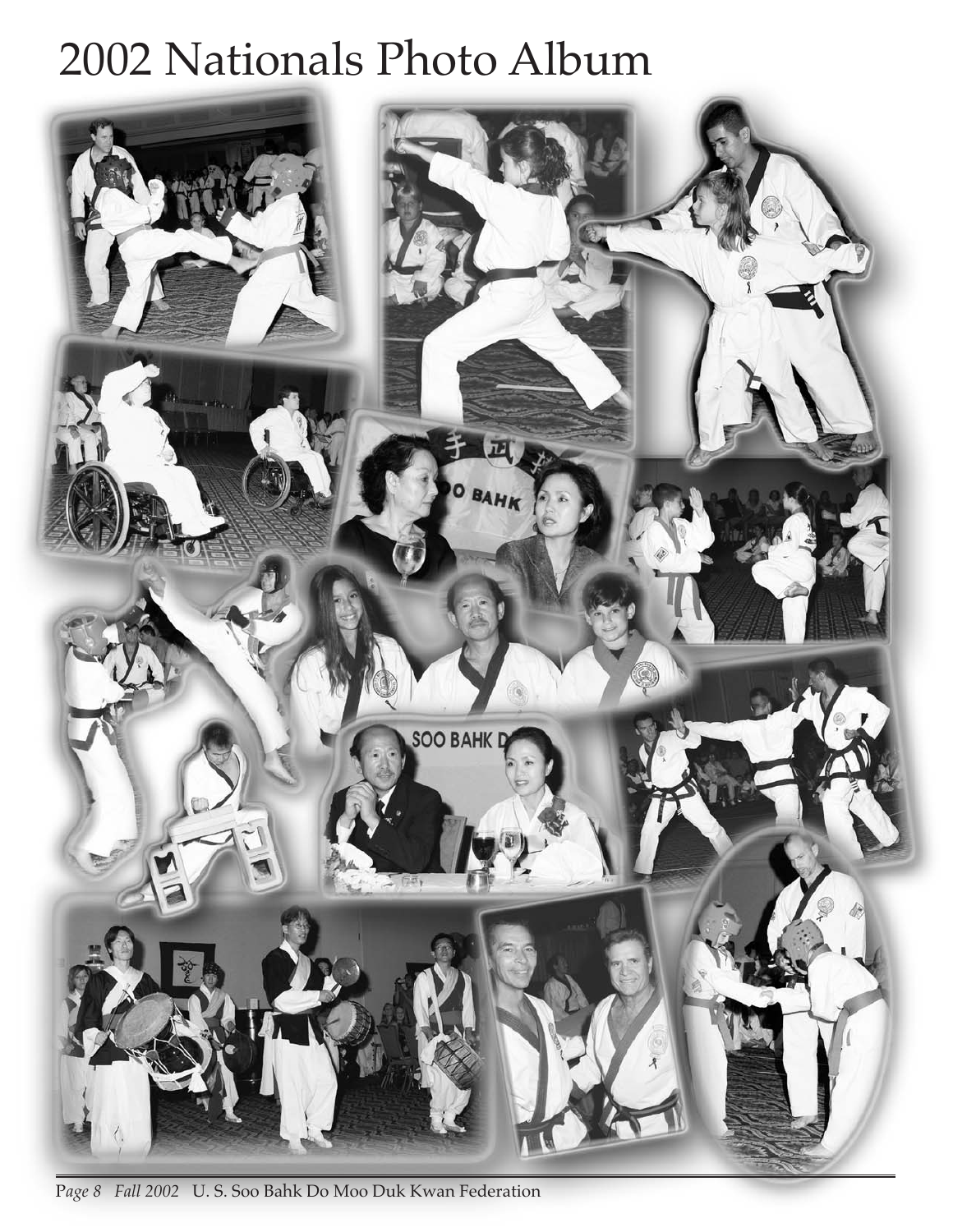# 108th Dan Classing--Congratulations

| 108th Classing                                                  | 38392 Victor                      | Hurwitz                       | 40635 Timothy                            | Pickett                      | 40744 Christine<br>Indorato                                        |
|-----------------------------------------------------------------|-----------------------------------|-------------------------------|------------------------------------------|------------------------------|--------------------------------------------------------------------|
|                                                                 | 38397 Aliya<br>38398 Joan         | Magee<br>Shannon              | 40636 Christian<br>40637 Alexander       | Borja<br>Fagaly              | 40745 John<br>Lodato<br>Millstein<br>40746 Allison                 |
| Pal Dan<br>10189 Vic Martinov SaBomNim                          | 38412 John<br>38430 Aaron         | Lawrence<br>Roberts           | 40638 Pamela<br>40639 Emil               | Bohn <sup>-</sup><br>Juboori | 40747 Divisha<br>Dixit<br>40748 Bernadette<br>Giorgi               |
|                                                                 | 38432 Shane                       | Hanson                        | 40640 Anamaria Jo Robles                 |                              | 40749 Nicholas<br>Avallone                                         |
| Sa Dan                                                          | 38440 James<br>38441 Linda        | Willers<br>Rushefsky          | 40641 Connor<br>40642 Brandon Ray Castro | Robbins                      | 40750 Hilary<br>Piccoli<br>40751 JoAnn<br>Fisher                   |
| 28459 Jill Weber                                                | 38443 Theresa<br>38446 Randy      | <b>Torres</b><br><b>Bybee</b> | 40643 Gary<br>40644 John                 | Leath<br>Miller III          | 40752 Kelly<br>Fitzpatrick<br>40753 Mary<br>Eitzpatrick            |
| Sam Dan                                                         | 38450 Adam                        | Nadiak                        | 40645 William                            | Mumby                        | 40754 Zachary<br>Papaccio                                          |
| 21620 Gregory<br>Schneider<br>29763 Carl<br>Stemm Kyo Sa        | 38455 Robert<br>38466 Michael     | Ramon Jr<br>McAllister        | 40646 Meghan<br>40647 Edmundo            | <b>Behrens</b><br>Cosico     | $40755$ Alex<br>Reeve<br>40756 Brett<br>Schoenfelder               |
| 32367 Gary<br>Crimmins                                          | 38472 Andrew                      | Hoffman                       | 40648 Kim                                | Tantleff                     | 40757 Jason<br>$\mathcal{Q}$ gt                                    |
| 32612 Michael<br>Chu<br>33467 Justin<br>Brown                   | 38473 Nicole<br> 38475 Vincent    | Pitcavage<br>Agresta          | 40649 Michael<br>40650 Wyman             | Nierałko<br>Wong<br>Schaible | 40758 Christopher<br>Danielsen<br>40759 Anne<br>Gillooly           |
| 33561 Aaron<br>Diaz                                             | 38477<br>Joseph<br> 38478 Brian   | Migoley<br>Lee                | 40651 Röbert<br>40652 Daniel             | <i><b>Stephens</b></i>       | 40760 Lisa<br>Van Oyan<br>40761 Joy<br>Conklin                     |
| 33563 Matt<br>Korhonen<br>33902 Debra<br>Estey                  | 38481 Tammy                       | White Kyo Sa                  | 40653 Sean                               | Cooper                       | 40762 Shaunak<br>Bakshi                                            |
| 33922<br>Perez<br>Jose<br>34089 Douglas Baganz                  | 38486 Jesse<br>38491 Aimee        | Bassignăni<br>Mellina         | 40654 John<br>40655 Joseph               | Lehr<br>Yates                | 40763 Ann<br>Coutin<br>40764 Lou<br>Reeve                          |
| 34540 Robert<br>Hames                                           | 38496 Chase<br>38499 Chelsea      | Helwig<br>Makara              | 40656 Alina<br>40657 Kellane             | Tredeau<br>Smith             | 40765 <i>James</i><br>Healy<br>$40766$ <i>lessie</i><br>Freeman    |
| 34550 Andra<br><i>Bohnet</i><br>34619 Shannon McCarthy          | 38517 Bonnie                      | <i>Brenner</i>                | 40658 Adam                               | Doelling                     | 40767 Henry<br>Huson                                               |
| 35142 Thomas<br>Brnich Kyo Sa<br>35143 Debora                   | 38524 Beatrice<br>38529 Kenneth   | Harrison<br>Cinalli           | 40659 Timothy<br>40660 Michael           | <i>Johnson</i><br>Lambert    | 40768 Paulă<br><i>Batchelder</i><br>40769 Joshua<br>Randley        |
| Brnich Kyo Sa<br>35145 Andy<br>Perez                            | 38531 Derrick                     | Jones                         | 40661 Kaitlyn                            | Martin                       | 40770 Alexander<br>Randolph                                        |
| 35209 Elizabeth Frear Kyo Sa<br>35224 Mary<br>Williamson        | 38534 Antonio<br>38535 Everette   | Inacay<br>Scott <sup>-</sup>  | 40662 Mark<br>40663 Shawn                | McTaggart<br>Webster         | 40771 Michael<br>Salvatore<br>40772 Adele<br>Bartolacci            |
| 35292 Joshua<br>Parsons                                         | 38558 Ashley A.                   | Stewart                       | 40674 Michael<br>40675 Gabino            | DiDomenico<br>Herrera        | 40773 Melissa<br>Engin<br>40774 Melike<br>Engin                    |
| 35317 Jonathan Helwig                                           | Cho Dan                           |                               | 40678<br>Joseph                          | Foti                         | 40775 Eric<br><i>Bastante</i>                                      |
| Ee Dan                                                          | $40037$ Jack                      | Phillips                      | 40679<br>Joseph<br>40681 Christopher     | Ceccato<br>Savosh            | 40776 Trevor<br>Harwood<br>40777 Ryan<br>Hanna                     |
| 29867 Gordon<br>Mays<br>33483 Daniel<br>Bertono                 | $ 40501$ Bobby<br>40502 Christina | Choon Wee<br>Turek            | 40682 Carmine<br>40683 Ashley            | Di-Gruccio<br>West           | 40778 Gordon<br>Greenberg<br>40779 Richard<br>Hill                 |
| 35220 Gina<br>Papabeis                                          | $40503$ Kelly<br> 40504 Dana      | Turek<br>Ply                  | 40684 Andrew                             | Tauriello                    | 40780<br>James<br>Lawrence                                         |
| Walker<br>35821 Roberta<br>35945 Richard<br>King II Kyo Sa      | 40505 Ellen                       | Reddick                       | 40685 Daniel<br>40687 John               | Trefcer<br>Déan              | 40781 Reid<br>Gilman<br>40782 Jan<br>Buer                          |
| 36019 Nicholas<br>Hilbourn<br>36551 Jong Tae<br>Lim             | 40506 Jai<br>40507 Colleen        | Chayous<br>Budge              | 40689 Andrew                             | <b>Thomas</b>                | 40783<br>Jonathan<br>Stults                                        |
| Walker<br>36844 George                                          | $40508$ Emily<br>40509 Alexander  | Hahn-Carlson<br>Peterson      | 40690 Eric<br>40691 Matthew              | Bentley<br>Nabavïan          | 40784 Eric<br>Tamaroff<br>40785 Oscar<br>Mendez                    |
| Clark<br> 36884 Kyle`<br>37033 Steven<br>Healy                  | 140510 Laura                      | Hahn-Carlson                  | 40692 Danielle<br>40693 James            | Genovese<br>Rycek            | 40786 Masahiko<br>Tsushima<br>40787 Carolina<br>Garcia             |
| 37273 Patrick<br>Keenan<br>37274 Scott<br>Gaines                | 40511 Jonah<br>40512 Matthew      | Finkelstein<br>Brown          | 40694 Timothy                            | Flott                        | 40788 Eymard<br>Orth                                               |
| 37278 Neil<br>Cohn                                              | 40513 Nicholas                    | Kirick                        | 40695 Jonathan<br>40696 Edwin            | Zucker<br>Fisher             |                                                                    |
| Elliott<br>37305 Graham<br> 37333 Jason<br>Duhamel              | 40514 Eoin<br>40515 Anthony       | Small<br>DiMento              | 40697 Joseph<br>40698 Michael            | Markowski III<br>Arsiotis    | <b>Kyo Sa</b><br>28003 Lee Dykes<br>32341 Matthew Becker<br>Kyo Sa |
| 37335 Tyler<br>Bond<br>37337 Gary<br>Barrett                    | 40577 Steven<br>40578 William     | Norris<br>Toomey              | 40699 Lynn Ann                           | Voorhees                     | Kyo Sa<br>32414 Wanda Perez<br>Kyo Sa                              |
| Strong Kyo Sa<br>37352 Ronald                                   | 40580 Sam                         | Gallas                        | 40700 Sarah<br>40701 Ken                 | Kennedy<br>Einberg           | 32771<br>Travis<br>Guinn Kyo Sa<br>35873                           |
| Fanelli<br>37452 Peter<br>37472 Thomas<br>Elwood                | 40581 Tyson<br> 40582 Donald      | Gallas<br>Wolf                | 40702<br>Joanne<br>40703 Michael         | Orshan<br>Nuzzi              | Victoria Johnson Kyo Sa<br>35932<br>William<br>Centinaro Kyo Sa    |
| 37791 Samuel<br>Bocchicchio<br>137795 Zachary<br><i>Staller</i> | 40583 Raeann<br>40584 Jack        | Taylor<br>Hărris              | 40704 Nikhil                             | <i>lyer</i>                  | 35945 Richard King II Kyo Sa<br>[36017 Suzanne Robinson Kyo Sa     |
| 37797 Carolyn<br>Ahern                                          | 40585 Helen                       | Bagnall                       | 40705 Hector<br>40706 Cyle               | Bonet<br>Robbins             | Kosko<br>Kyo Sa<br>36716 Mark                                      |
| 37803 Seth<br>Thomas<br>37809 Dwayne<br>Townsend                | 40586 Steve<br>40587 Timothy      | Pritchett Jr<br>Meier         | 40707 Frank<br>40708 Anthony             | Montaro<br>Jones             | 37449 Howard Kea<br>Kyo Sa<br>37500 Greg<br>Kyo Sa<br>Booker       |
| 37811 Shane<br>Roberts                                          | 40588 Chris<br> 40589 Daniel      | Tyler<br>Almodova             | 40709 Donald`                            | Bozzuffi                     | 38481 Tammy White<br>Kyo Sa<br>38535 Everette Scott<br>Kyo Sa      |
| 37823 Randy<br>Pruett<br>37864 Daniël<br>Chu                    | 40590 Catherine                   | Shock                         | 40710 Michael<br>40711 Richard           | Bozzuffi<br>Grossö           |                                                                    |
| 37865 James<br>Portch Jr<br>37869 Anthony<br>Bongiovanni        | 40592 Justin<br>40593 Scotty      | Vickery<br>Williams           | 40712 Andrew<br>40713 Thomas             | Frazzini<br>Penaherrera      |                                                                    |
| 37870 Joseph<br>Leleši                                          | 40594 Carl<br>40595 Carl          | Melton II<br>Melton Sr        | 40714 Lillian                            | Bonet                        |                                                                    |
| 37882 Ashish<br>Bakshi<br>37892 Jacob<br>Gallice                | 40596 Taylor                      | Anthony                       | 40715 Brandon<br>40725 Steve             | Stinehour<br>Orshan          |                                                                    |
| 37897 Jason<br>Chan<br> 37913 Debra<br>Zammarrelli              | 40597 Leslie<br>40616 Moon        | Roop<br>Myerson               | 40726 James                              | Parisano                     |                                                                    |
| 37914 <i>John</i><br>Zammarrelli                                | 40617 John<br>40618 Kyle          | Höffman III<br>Wood           | 40728 Rahul<br>40729 Iris                | Rai<br>Flaum                 | OFFICIAL 9                                                         |
| 37916 Jon Edward<br>Lelesi<br>37918 Francis<br>Barnosky         | 40619 Mark                        | Daily                         | 40730 Marc<br>40731 Robert               | Coutin<br>Pascale            |                                                                    |
| 37935 Andrew<br>Mangels<br>37940 Dale<br>Melbie                 | 40620 Charles<br>40621 George     | Richmond<br>Jorgensen         | 40732 Ashley                             | Gross                        |                                                                    |
| 37972 Cynthia<br>Speedy                                         | 40622 Nicholas                    | Taienao                       | 40733 Erika<br>40734 Kayleigh            | Zaruba<br>Marchetti          |                                                                    |
| 37977 Michael<br>Helland<br>37978 Kenneth<br>Cook               | 40623 Kyle<br>40624 Craig         | Butler<br>Bassin              | 40735 Nicholas<br>40736 Leilani          | Vanderhoff<br>Cruz           | Congratulations to all the                                         |
| 38327 Jennifer<br>Lau                                           | 40625 Joanna<br> 40626 Samuel     | Nuno<br>Averbukh              | 40737 Samantha                           | Flaum                        | participants of the 108th Dan<br>Classing Championships!           |
| 38348 Hercules<br>Walker<br>38365 Krista<br>Noonan              | $ 40627 $ <i>leffrey</i>          | Sevel                         | 40738 Gregory<br>40739 Christopher       | Gordon<br>Pearson            | This list is current as of                                         |
| 38366 Shiela<br>Kerr<br>38368 Mark<br>McPherson                 | 40628 Michael<br>$40629$ Trent    | Meyers<br>Ellis               | 40740 Philip                             | Cioffi                       | Aug, 28th, 2002. If any mem-<br>ber has been inadvertently left    |
| 38388 Janelle<br>Whyte                                          | $ 40630 $ Joseph<br> 40631 Sean   | Werwage<br>Ershadi            | 40741 Rachel<br>40742 Caela              | Kovach<br>Morris             | off the list, please contact the<br>editor, and we will include    |
| Gluck<br>38389 Jonathan                                         | $40634$ Zachary                   | Irons                         | 40743 Shawn                              | Wilcox                       | your name in the next issue.                                       |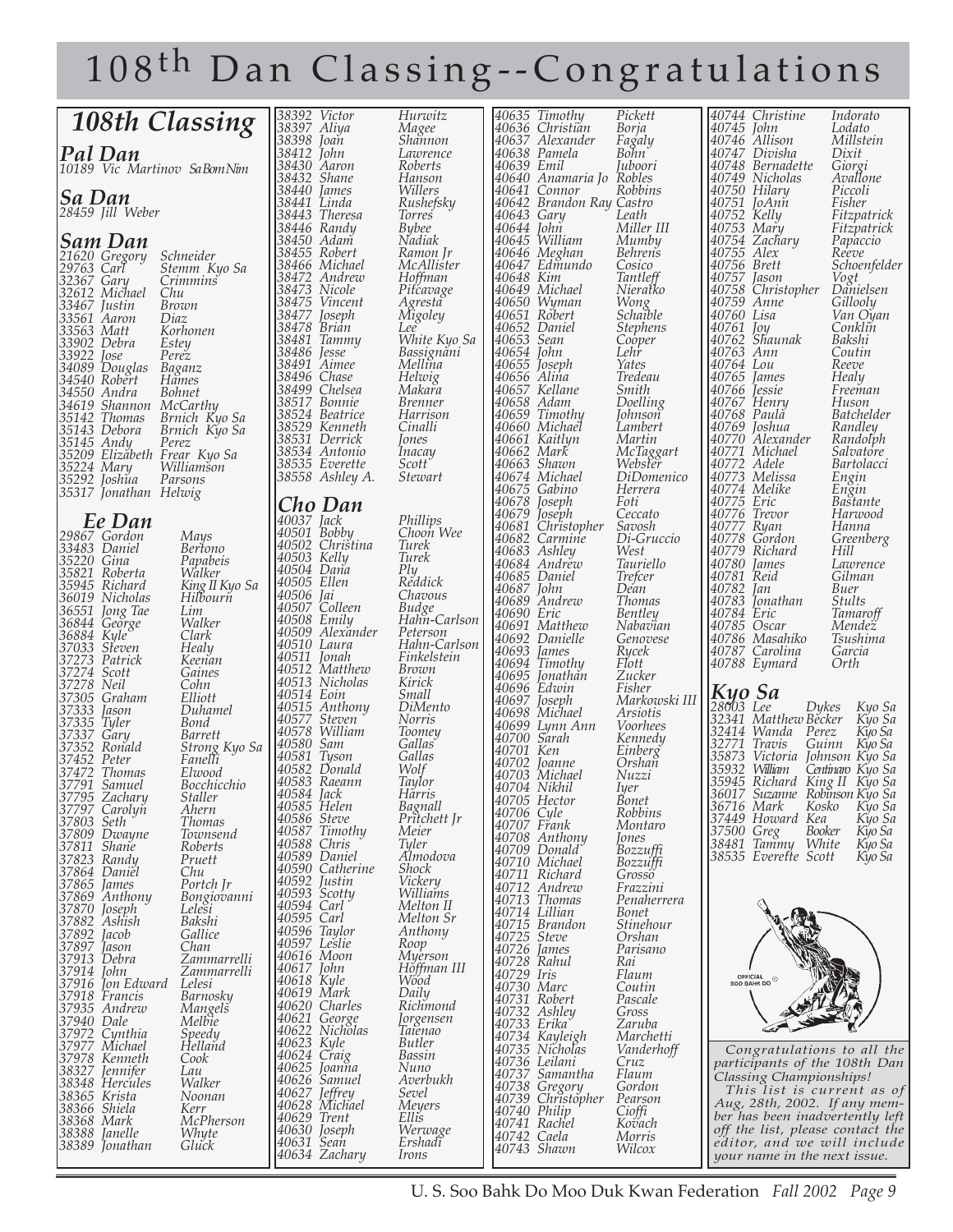# The Connection Online

*Introducing The Connection Online* — the online version of the U.S. Federation newsletter *The Connection*. Starting in December 2002, this online site will present the current edition of *The Connection's* print version, plus additional articles and photos, and an archive of previous issues.

To get to *The Connection Online*, go to the U. S. Soo Bahk Do Moo Duk Kwan web site (http://www.soobahkdo.com/) and click on *Connection Online*.

Please direct your comments and suggestions for *The Connection Online* to:

> **Sa Bom Marylee Hendricks** Online Editor phone: 612-722-9304 email: marylee.hendricks@wellsfargo.com

#### **Doug Williams**

Web Developer phone: email: midnightmonk@yahoo.com

And continue to submit new *Connection* articles and photos to: **Sa Bom Catharine Minichino** Acquisitions Editor phone: 203-209-8754 email: ct.soo.bahk.do@snet.net

# Cyberdojang News

Our strength is in our numbers. Please refer a friend who trains in Soo Bahk Do Moo Duk Kwan to the Cyberdojang. Subscription requests and changes to your email or other information can be sent to cyberdojang-owner@yahoogroups.com

To check your information in our database, go to http://groups.yahoo.com/group/cyberdojang/database. You are welcome to make corrections to your own record or email me and I will make the corrections for you.

Also, FYI, we have added bookmarks/links to the Cyberdojang web site on YahooGroups for all the known home pages of international Soo Bahk Do Moo Duk Kwan Federations. These include Argentina, Australia, Belgium, Greece, Malaysia, Mexico, Philippines, United Kingdom, and the United States.

Might come in handy if you're planning on any trips. It's also fun to visit these other countries' web sites and see how far-reaching Soo Bahk Do Moo Duk Kwan really is. Enjoy!

Yours in Moo Duk Kwan, Lisa C. Donnelly Cyberdojang Moderator cyberdojang-owner@yahoogroups.com LD23279@aol.com

John Maihos Cyberdojang Co-Moderator cyberdojang-owner@yahoogroups.com jmaihos@delphiforums.com

# **Editorial Notes**

#### *Correction*

We'd like to mention that Master Nance Boday, # 31100, received her Sa Dan in the 107th Dan Classing. Her name was omitted in the last issue.

#### *Editorial Staff*

Sa Bom Catharine Minichino Sa Bom Marylee Hendricks Kyo Sa Joseph T. Scholz<br>
Editor Copy Editor Contexts Production Editor Editor Copy Editor Production Editor<br>203-378-7039 612-722-9304 301-929-2189 203-378-7039 612-722-9304 301-929-2189 ct.soo.bahk.do@snet.net marylee.hendricks@wellsfargo.com joseph\_scholz@fc.mcps.k12.md.us

*The Connection is the official publication of the U.S. Soo Bahk Do Moo Duk Kwan Federation, Inc. All rights are reserved. Reproduction or other use without written consent is strictly forbidden by the copyright laws of the United States of America.*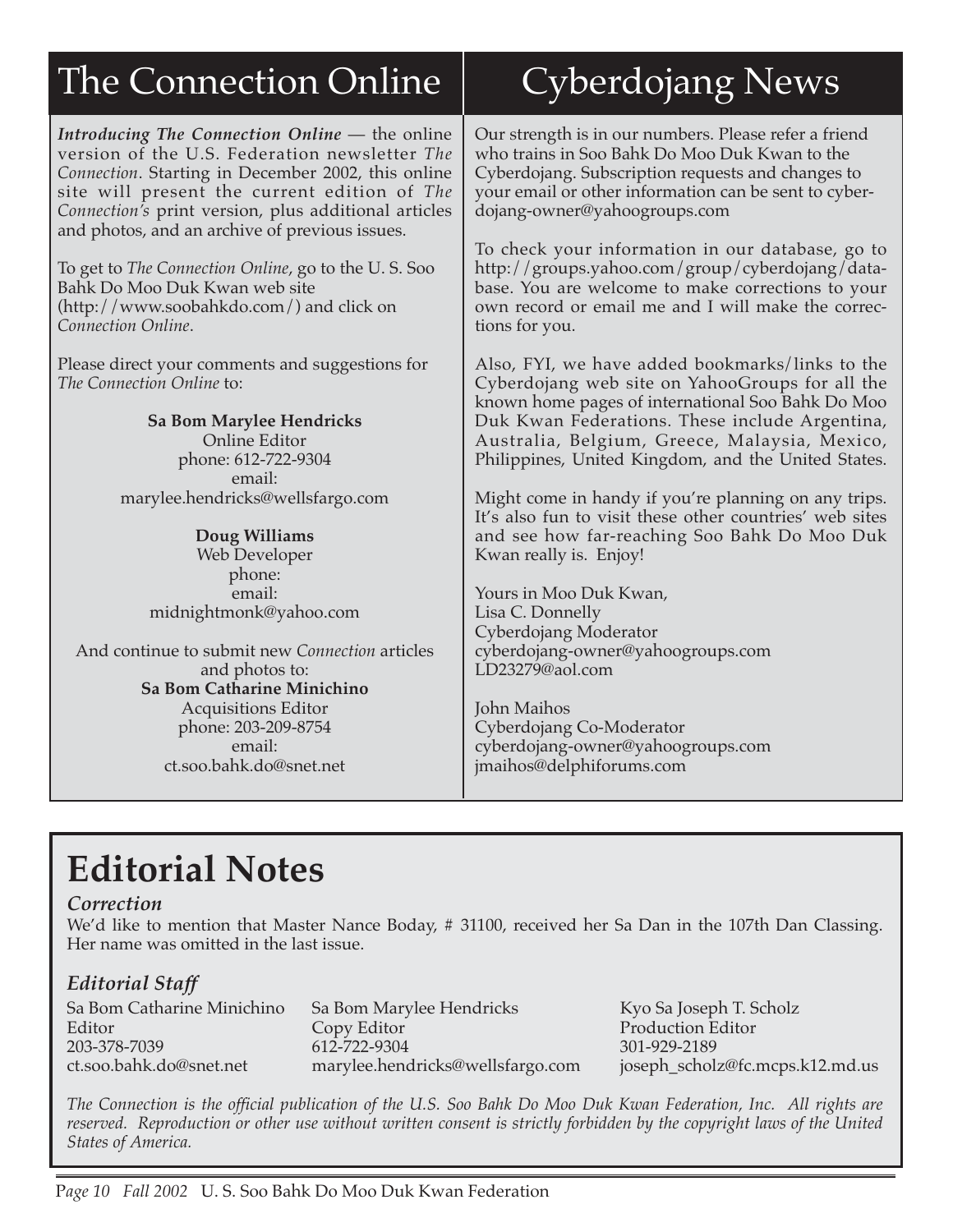# In Honor of Kwan Jang Nim Hwang Kee





Jack Kerouac, the drifting weaver of beatnik prose, once uttered a fervent hope for the legacies of rare, inspired individuals who have moved beyond a temporal existence of muscle and bone. Kerouac hoped it was true that such people would "not only live in others, but give them life, and not only life but that great consciousness of life."

Human history is peppered with appointments from blazing souls whose ideas, convictions and creativity have stretched imagination, challenged limitations and moved the masses towards heightened awareness. We feel the pulse of their energy humming in chords of universal truth and we smile at the parallel attitudes of great thinkers. One such man claimed, "We are at out best helping others and at our worst bettering them." Another stated, "Only a life lived for others is a life worth living." One of these men was Kwan Jang Nim Hwang Kee and the other Albert Einstein…

Ours is a philosophy that continually challenges us to reach towards deeper and higher levels of discovery. We take up the Grandmaster's charge to exemplify courage, self-sacrifice and reverence for nature and we transform not only ourselves but the world around us…

During his commencement speech for the 12th annual National Championships Kwan Jang Nim declared, "We come together in this national event to share our brotherhood and sisterhood as martial artists and to promote world peace to people of every nation, race and sex." Now more than ever we may find ourselves wondering if the prospect of world peace is really attainable. Now more than ever we find ourselves called upon to move to action with sureness and with hope. Grandmaster Hwang Kee embodied the latter virtue extolled by George Bernard Shaw when he declared, "Some men see things as they are and ask why. Others dream things that never were and ask why not."

From one man sprang the seeds of a philosophy that stimulates an international family to embrace the virtues









of conscience, humility and honesty. There exists a certain resonance in the ideology of individuals like our Kwan Jang Nim that transcends the cessation of physical existence. We mourn deeply the loss of our cherished patriarch, but we also celebrate the birth of an art that now stretches into six continents, a multitude of cultures and a global community.

Respectfully Submitted, Kathryn Ward

*Editor's note: The preceding edited passage was acquired from the cyberdojang. The complete article will be available in December on the Online Connection. See the article on preceding page for details.*